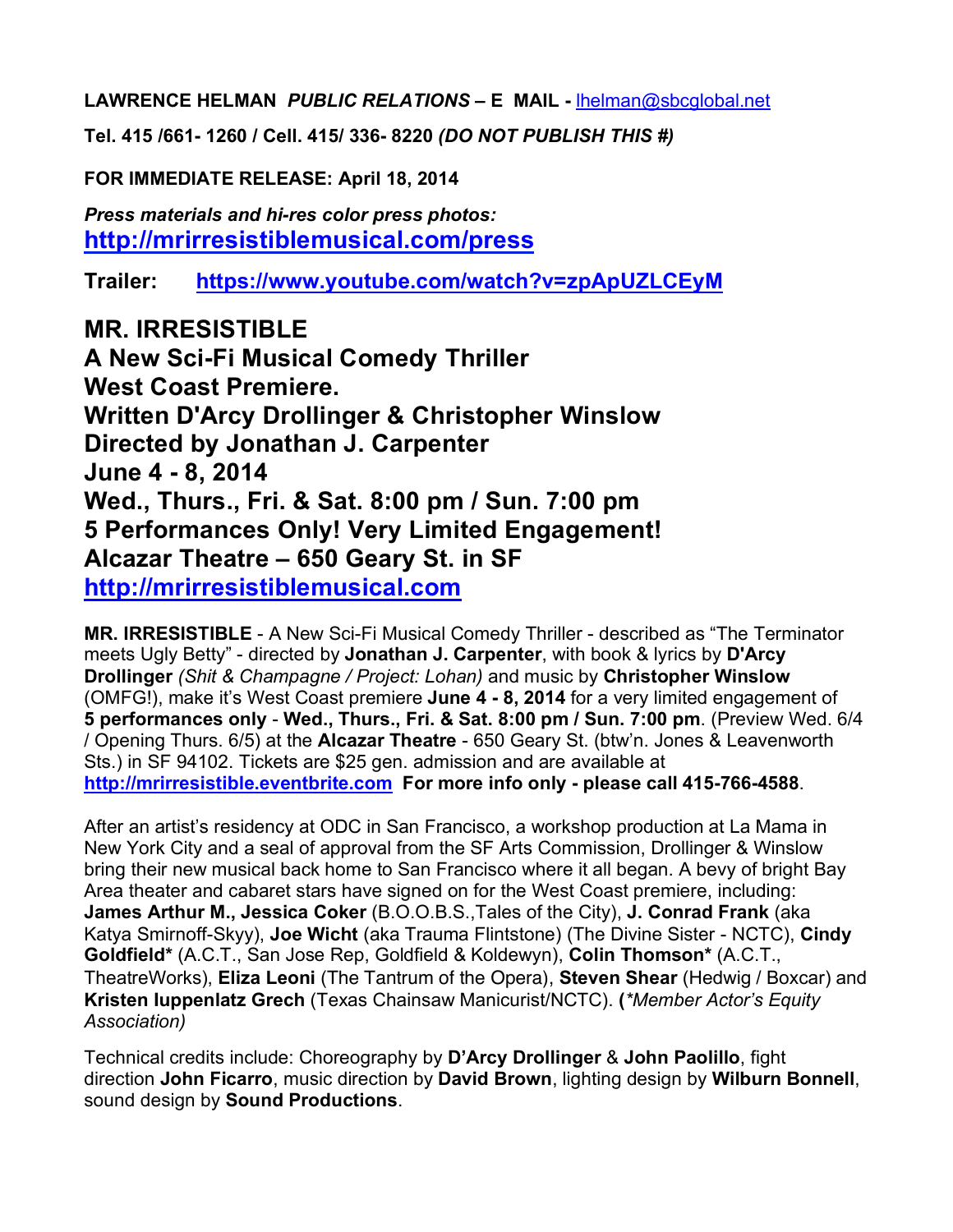Based on Aesop's fable *The Wolf in Sheep's Clothing,* **MR. IRRESISTIBLE** tells the story of Eileen Morchinsky, a lonely secretary lost in the shuffle of corporate America. The butt of water cooler jokes and living alone in a mouse-infested five-floor walkup, she spots an ad for a fully functioning mechanical male companion, and decides to stop reading romance novels and begin living one! When the exterminator, Joey Bartalucci, shows up to wrangle the rodents in her flat, she mistakes him for her mail-order groom and a tender relationship is born. However, the couple's newfound bliss short-circuits when the real Acme Brand Mr. Irresistible arrives.

Joey is no match for the seemingly perfect specimen of manhood and quickly finds himself single again, while Eileen finds herself in the arms of the man she's always dreamed of. Her Mr. Irresistible comes fully equipped to make her fantasies come true…all of them. After complaining about a coworker, who mysteriously winds up dead, Eileen begins to realize what her robotic Romeo is capable of. Eileen vows to return the muscular merchandise and win back her one true love, the bug man. But Mr. Irresistible was made to Eileen's specifications, and if returned, will be recycled for parts. When his Artificial Intelligence switches into survival mode, a game of cat-and-mouse ensues, forcing Eileen to make a life or death decision. In that process, she discovers her true voice... and the truth that the love she went searching for has been with her the whole time.

MR. IRRESISTIBLE was commissioned by La MaMa Theatre in NYC and premiered there in Spring 2013 to sold-out houses. This is the West Coast premiere. **Mr. Irresistible is made possible in part with support by the San Francisco Arts Commission Cultural Equity Grants Program through an Individual Artist Commission.**

To arrange an interview with playwright **D'Arcy Drollinger**, composer **Christopher Winslow,**  director **Jonathan Carpenter,** or any of the cast, or for additional info, **call publicist Lawrence Helman - 415/ 661-1260,** or e mail him at **lhelman@sbcglobal.net**

# **SELECTED BIOS:**

**D'Arcy Drollinger** (playwright / choreographer) D'Arcy Drollinger's original works include: The runaway hit Shit & Champagne (which ran for 9 months in NYC and now in its 4th month in SF), Project: Lohan, Scalpel!, The Possession of Mrs. Jones, Pink Elephants, Above and Beyond the Valley of the Ultra Showgirls, Suburbia 3000, The Cereal Killers and Mr. Irresistible. D'Arcy has also worked as an actor, director, choreographer and producer. Other credits include: The Producers (first Broadway production), Hairspray, the Musical (first Broadway production), F.A.G.G.O.T.S. The Musical, the Thrillpeddler's revivals of the Cockettes musicals Vice Palace & Hot Greeks, and VH1's Divas 2000 featuring RuPaul. He directed and co-starred in the stage adaptations of Sex and the City, Designing Women and Roseanne, as well as playing the role of Chrissy Snow in a live version of the TV classic, Three's Company. He is a co-founder of Back It Up Productions and Crackers In Bed, INC. D'Arcy is the creator and resident choreographer for SexiTude, the body-positive, age-positive, sex-positvie dance class, which meets weekly throughout San Francisco. He is an original member of the critically acclaimed post-punk San Francisco art-rock group Enrique and a firm believer in the ridiculous. Drollinger has been a participant in the BMI Musical Theatre Workshop and is a member of the Dramatists Guild of America.

http://www.darcydrollinger.com/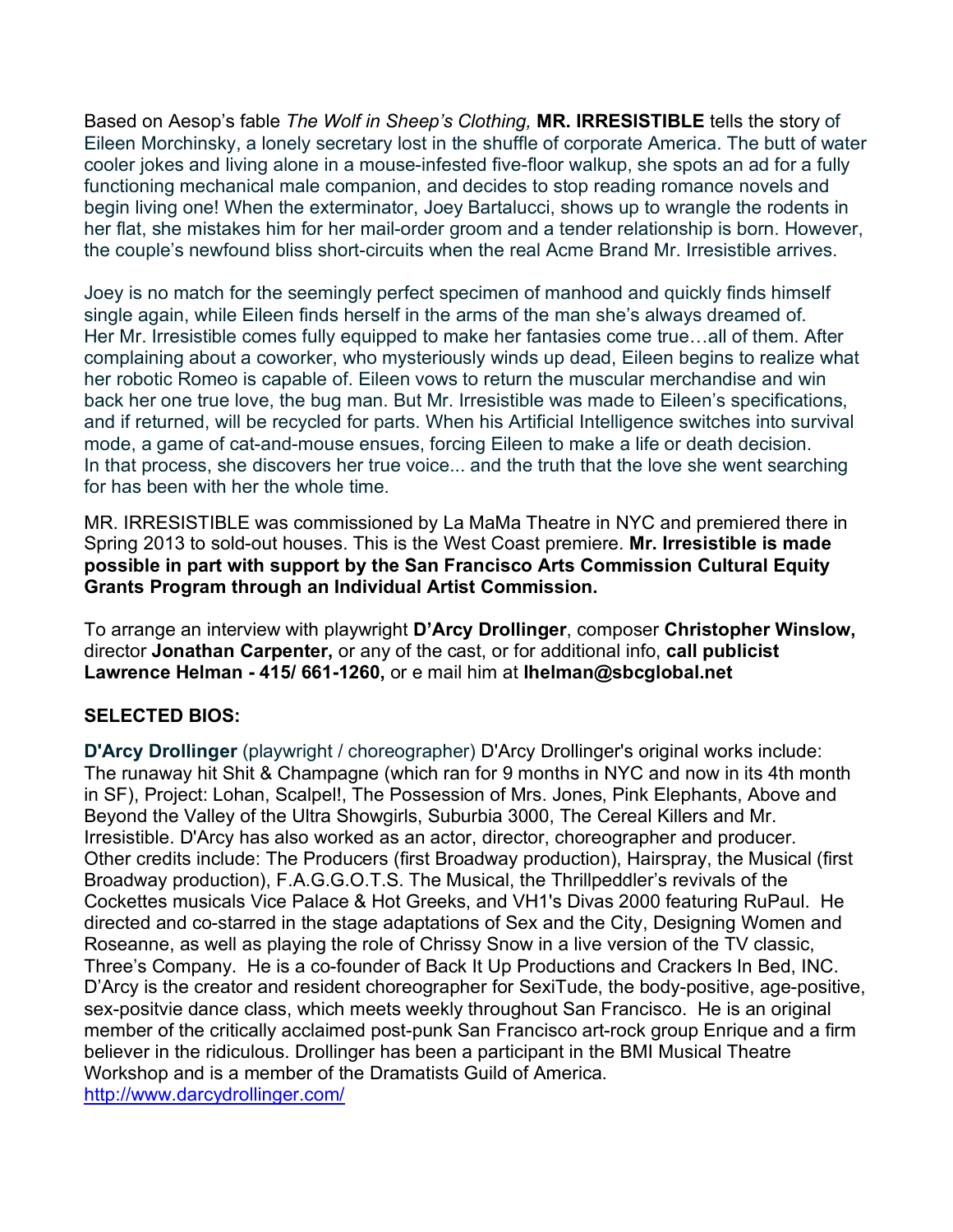### **Chris Winslow** (composer)

Christopher Winslow recently served as Music Director for "The Fourth Messenger" by playwright Tanya Shafer that played at the Ashby Stage in 2013. Mr. Winslow composed and music directed for Playground SF which was presented at Berkeley Rep. He worked with SF playground the previous year, and both years his compositions were selected for the "Best of Playground Series" which plays at the Brick House in Potrero Hill. In 2011, Chris composed and music directed an original full-length musical comedy called "OMFG! The Internet-dating Musical" which ran at ODC Theater. He received a grant from the Zellerbach Family Foundation to support this work. His work on "The Lily's Revenge" brought Taylor Mac's piece to life at The Magic Theatre. He served as assistant MD for "Jerry Springer:The Opera" with Ray of Light Theater which played at the Victoria Theater in San Francisco. Chris has worked on several projects at the San Francisco School of the Performing Arts, The Spindrift School of the Performing Arts and SF Arts Ed. His composing projects have included a full-length chamber opera "Gaveston, Favorite of the King" written with playwright Ken Prestinizi who received an Individual Artist Grant from the San Francisco Arts Commission and was produced in concert in San Francisco and in Los Angeles in a full production at Celebration Theatre. A musical adaptation of "Peer Gynt" commissioned by U.C. Davis was created as well by Winslow/Prestinizi.

### **Jonathan J. Carpenter** (director)

Jonathan J. Carpenter is a theater director and producer based in Boston, Massachusetts. His directing credits include *The Ides of March* (Large & Elaborate Productions/Somerville Arts Council); *The Golden Dragon* (Do It Live! Productions; west coast premiere), *Weightless* (SF Fringe Festival; Winner: Best of Fringe),*'Dentity Crisis* (Non Sequitur), and readings for Impact Theater, the San Francisco Olympians Festival, Subterranean Shakespeare, and the 31 Plays in 31 Days podcast. Assistant/associate directing credits include *The Wild Party* (A.C.T. M.F.A. Program), *Maple & Vine*, and *Clybourne Park* (A.C.T.). In addition to his directing work, Jonathan worked as a producing/artistic associate for American Conservatory Theater from 2011-2013, after a year-long artistic fellowship during A.C.T.'s 2010-2011 season. In the summer of 2011, he produced the Vintage Play Festival, a festival of 10 readings of classic American plays. Jonathan is a proud graduate of Harvard University.

# **Cindy Goldfield** (actor)

Returning to the role of Eileen, Cindy is thrilled to be working on *MR IRRESISTIBLE*. Most recently, Cindy directed the world premiere of *Sleeping Cutie* for Off A Cliff Productions in association with Playground, and completed her 10th season with *A Christmas Carol* at ACT. Other regional theater credits include the title role in *The Mystery of Edwin Drood* (Center REPertory Company); *Another Midsummer's Night* (TheatreWorks); *Splitting Infinity* (San Jose Repertory Theatre); *Crimes of the Heart* (Playhouse West); *Brimstone*, *Moon over Buffalo*, *Dames at Sea*, *Woody Guthrie* and *Merrily We Roll Along* (Willows Theatre); *Oliver!* (Broadway by the Bay); *Moving Bodies* (Marin Theatre Company); Mabel in *Mack & Mabel*, *Sweet Adeline*, and *Peggy Ann* (42nd Street Moon.) Ms. Goldfield also enjoys a successful V/O career and the cabaret collaboration of Goldfield & Koldewyn, (with the inimitable Scrumbly Koldewyn.) Ms. Goldfield is a two-time recipient of both the Bay Area Theatre Critics Circle and the Dean Goodman Choice awards.